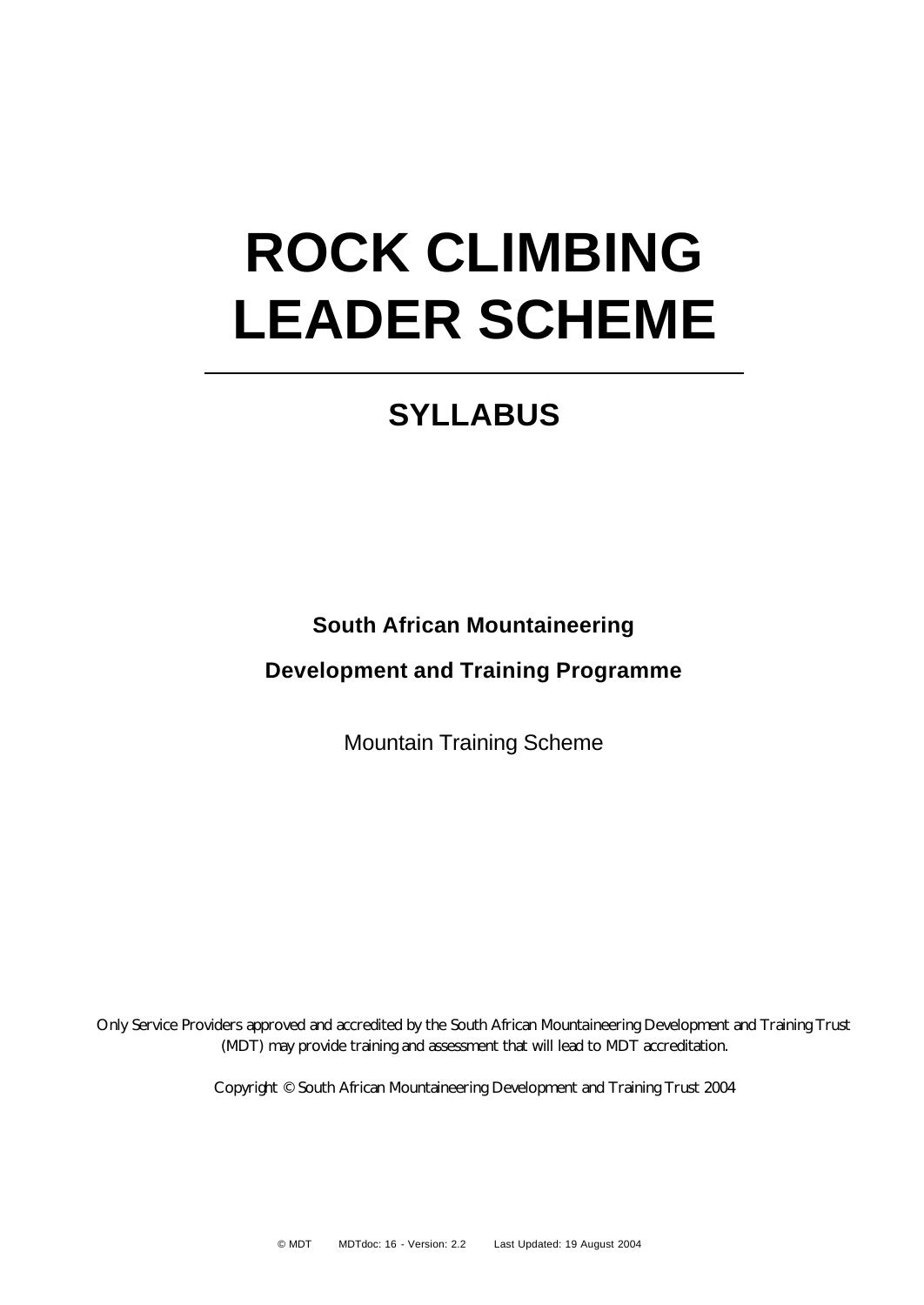## **Learning Assumed to be in Place**

The candidate must be able to demonstrate all the syllabus requirements of the Single Pitch Supervisors Award

## **Equipment**

1

The candidate must be able to demonstrate knowledge of a wide rang of climbing equipment:

• it's correct use, suitability for different situations, life span and technical information.

This must include:

• ropes, harnesses, helmets, footwear, karabiners, belay devices, tape slings and accessory cord, chocks, nuts and hexentrics, spring loaded camming devices (SLCDs), technical camming units (TCUs), quick draws and extensions, descendeurs and ascenders.

## **Personal Competence**

#### **Anchors**

The candidate must be able to demonstrate an ability to choose suitable anchors in a variety of situations, including the use of:

- spikes, prongs, ballards and blocks;
- threads, chockstones and trees;
- nuts and camming devices;
- stakes, bolts and pitons.

#### **Belaying**

The candidate must be able to:

- set up sound belay systems to single and multiple anchors;
- connect self and others to the anchors;
- set up top and bottom rope climbing systems;
- demonstrate a variety of belay techniques, and choose the most appropriate devices for given situations;
- demonstrate an ability to hold falls and perform lowers.

#### **Climbing (Sport and Multi-Pitch Techniques)**

The candidate must be able to:

- read and interpret guide books effectively;
- choose climbs suited to their ability;
- choose climbing partners;
- demonstrate good climbing technique and move smoothly on rock graded fifteen;
- demonstrate single and double rope techniques;
- place suitable runners to protect a lead and arrange appropriate belays to protect the second;
- demonstrate rope management at stances and changeovers;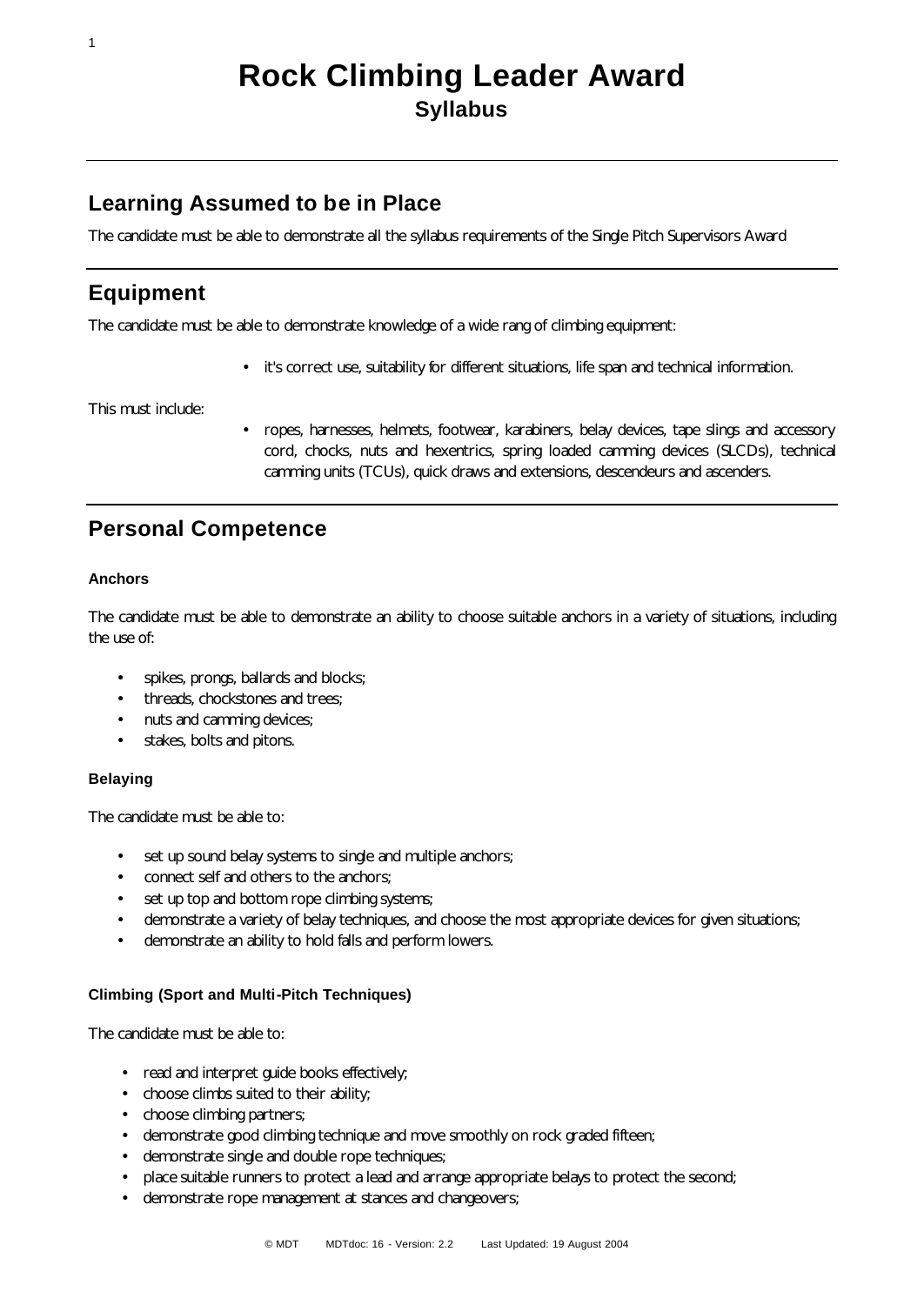- demonstrate the use of in-situ bolts and pegs;
- demonstrate knowledge of the safety chain, falls and fall factors;
- demonstrate an ability to solve common problems including tangles, jamming, and inadvertent locking.

#### **Descending**

The candidate must be able to demonstrate:

- safe control of a party in descent and retreat from a rock climb on steep broken ground;
- setting abseil anchors and joining ropes;
- fixed and releasable abseils;
- friction devices and their appropriate use;
- methods of safeguarding a descent;
- an ability to solve common problems including tangles, jamming, and inadvertent locking.

## **Emergencies**

#### **Self Rescue and Improvised Crag Rescue**

The candidate must be able to:

- perform a variety of improvised rescue techniques using normal climbing equipment, including: lowering, hoisting, abseiling, prussiking and escaping from the system;
- assess a crag problem and determine the most efficient and effective solution;
- assist a stuck climber or abseiler.

#### **Accidents**

The candidate must be able to:

- assess an accident scene, and implement appropriate action;
- administer basic first aid.

## **The Crag Environment**

#### **Access**

The candidate must be able to demonstrate knowledge of:

- land ownership, access and the permit system;
- issues affecting access to climbing area.
- the mountain environment, geology, flora, fauna, local history

### **Conservation**

The candidates must be able to demonstrate knowledge of:

- good practice in the conservation of the mountain and crag environment;
- the impact of climbers on the crag and mountain environment;
- locally important features, plant and animal species and the legal situation related to them;
- current conservation guidelines